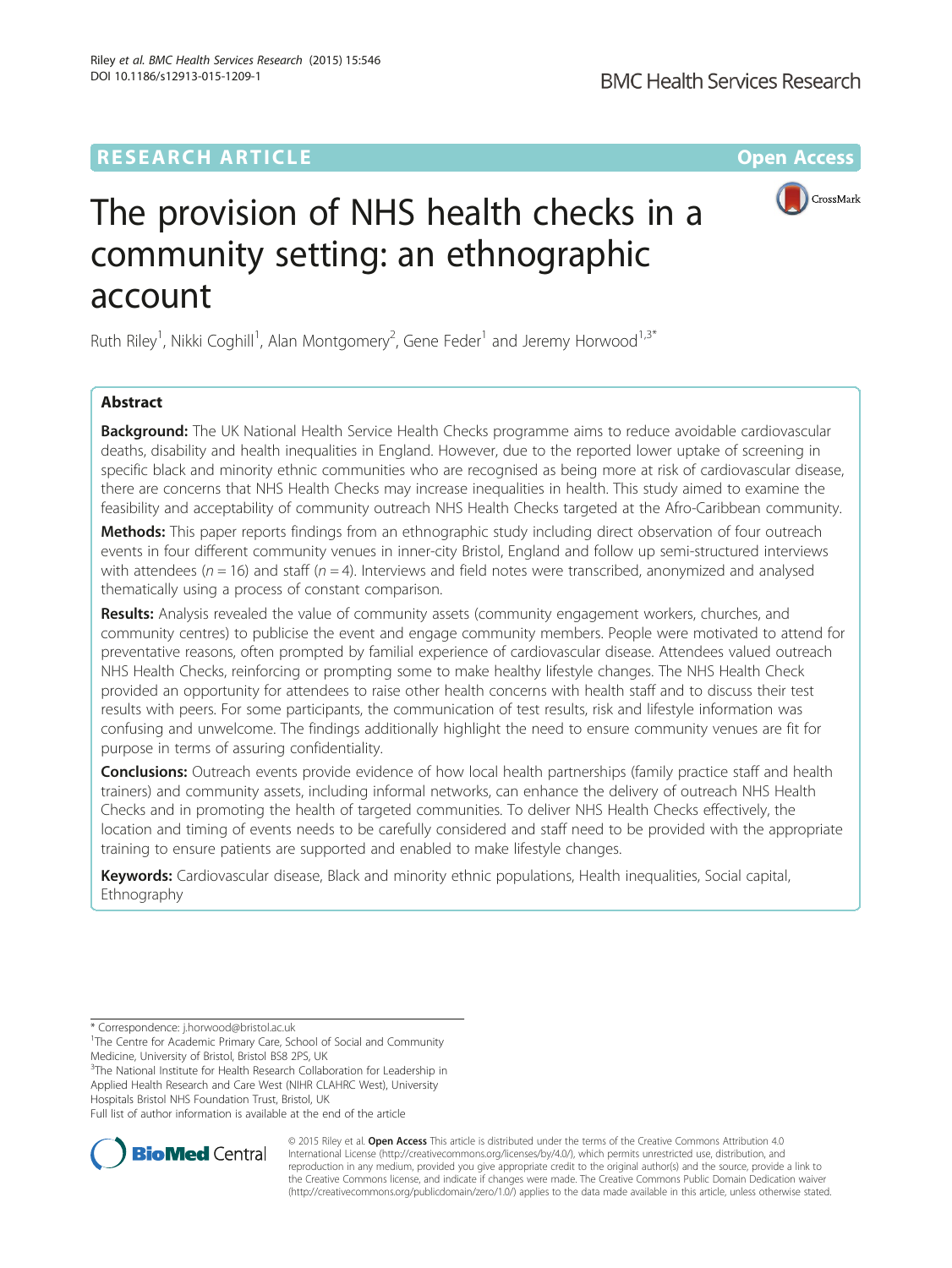#### Background

Cardiovascular disease (CVD) is one of the leading causes of morbidity and premature mortality in the UK [[1\]](#page-9-0). In 2009 the UK National Health Service (NHS) in England introduced the NHS Health Check programme to identify and prevent cardiovascular risk for persons aged 40–74 years who are not on a relevant disease register [\[2](#page-9-0)]. The main aim of NHS Health Checks is to identify those at risk of developing heart disease, stroke, diabetes and kidney disease through identifying and modifying behavioural (such as smoking, diet, exercise, alcohol) and physiological (such as high blood pressure or cholesterol) risk factors [\[2](#page-9-0)]. Attendees receive a low (<10 %), medium (>10 % <20 %) or high (>20 %) 10 year cardiovascular (QRisk2) score which is based on family history, physiological measurements, socio-economic status and ethnicity [\[3](#page-9-0)]. NHS Health checks are funded by the Department of Health via directors of public health in local authorities [\[4\]](#page-9-0). NHS Health Checks are usually delivered in family practices by nurses, healthcare assistants, with particpating practices receiving payment for inviting patients and completing NHS Health Checks [\[1](#page-9-0)].

The NHS Health Checks are part of a wider public health strategy to improve the health and wellbeing of the nation and reduce inequalities in health [[1](#page-9-0), [2\]](#page-9-0). However, critics have questioned the aims of the NHS Health Checks programme, the evidence of its clinical or costeffectiveness and the potential for a general health check to reduce morbidity or mortality [\[5](#page-9-0)–[7\]](#page-9-0). The Royal College of General Practitioners urged the government to halt NHS Health Checks until'robust evidence' existed [[8\]](#page-9-0). Despite the criticisms, Public Health England relaunched the programme in 2013 with a commitment to reach an estimated 15 million eligible people in over five years, and published an implementation review and action plan to develop a programme of work to apply 'greater rigour' in evaluating it [[4\]](#page-9-0).

Current evidence suggests that those who are most at risk and potentially with most to benefit from population-level early interventions may be least likely to engage. Due to the reported lower uptake of screening in areas of higher deprivation, there are concerns that NHS Health Checks may contribute to widening inequalities in health [[9](#page-9-0)–[12\]](#page-9-0). Currently, people from most black and minority ethnic (BME) populations are at greater risk of diabetes and stroke compared to the majority population [\[13\]](#page-9-0). Health inequalities within the BME community have been attributed to institutional and socio-cultural barriers to accessing healthcare [\[14](#page-9-0)–[16](#page-9-0)], socioeconomic inequalities and the experience of racial discrimination and harassment [[17](#page-9-0), [18\]](#page-9-0).

There is evidence to suggest that community based programmes can increase uptake of preventive health initiatives such as CVD screening by capitalising on a combination of community assets, including the use of community networks, knowledge, venues, lay health workers/trainers and local media [[16, 19](#page-9-0), [20](#page-9-0)]. To help improve access, prevention programmes have been delivered outside family practices in a range of community settings including shops, pharmacies and places of work and leisure [\[19](#page-9-0), [21](#page-9-0)–[24\]](#page-9-0). The employment of trusted and respected community members have been found to play a key role in publicising and facilitating attendance at outreach NHS Health Checks [\[21](#page-9-0)] and in the delivery of health prevention interventions such as blood pressure checks, health advice and lifestyle interventions in informal, community settings [[19, 25\]](#page-9-0). Outreach and health workers from similar socio-cultural backgrounds are also effective in endorsing health promotion messages and enabling people to make lifestyle changes [\[12](#page-9-0), [26](#page-9-0)]. Additionally, by working with lay people to deliver health promotion programmes, a healthcare professional is more likely to gain cultural awareness of and sensitivity to the needs, values and beliefs of the target population [[24](#page-9-0)]. These collaborative health partnerships are therefore more likely to deliver services which are tailored to the needs and experiences of the local community [\[24\]](#page-9-0).

To address any potential for inequity in uptake, Bristol Public Health commissioned participating family practices to work in collaboration with health trainers from community health improvement teams. Health trainers provide community based NHS Health Checks with the aim of increasing uptake in areas of high deprivation [\[12\]](#page-9-0).

The NHS Health Checks outreach initiative is underpinned by a community partnership model of health promotion which involves community health partners (family practices and health trainers) working with community assets to deliver outreach NHS Health Checks in community settings, including pharmacies, and community centres to ensure equity of access [[2, 4\]](#page-9-0). These initiatives are set amidst a public health agenda which aims to strengthen marginalised communities, build on social capital [[27\]](#page-9-0) and utilise community assets to reduce inequalities [[28, 29](#page-9-0)]. Community assets are defined as the individual, social, physical and environmental resources held within a community and can include: practical skills, capacity, knowledge, the passions and interests of local residents; the networks and connections in a community; public, private and third sector organisations; and the physical and economic resources within the community [[30\]](#page-9-0). Increasing social capital through the use of community assets has been seen to contribute to improved community engagement in public health initiatives [\[16](#page-9-0), [31](#page-9-0)], with social capital being proposed as a mediator between inequalities and health [[32\]](#page-9-0). However, little is known about the value of utilising community assets to increase the engagement of a target community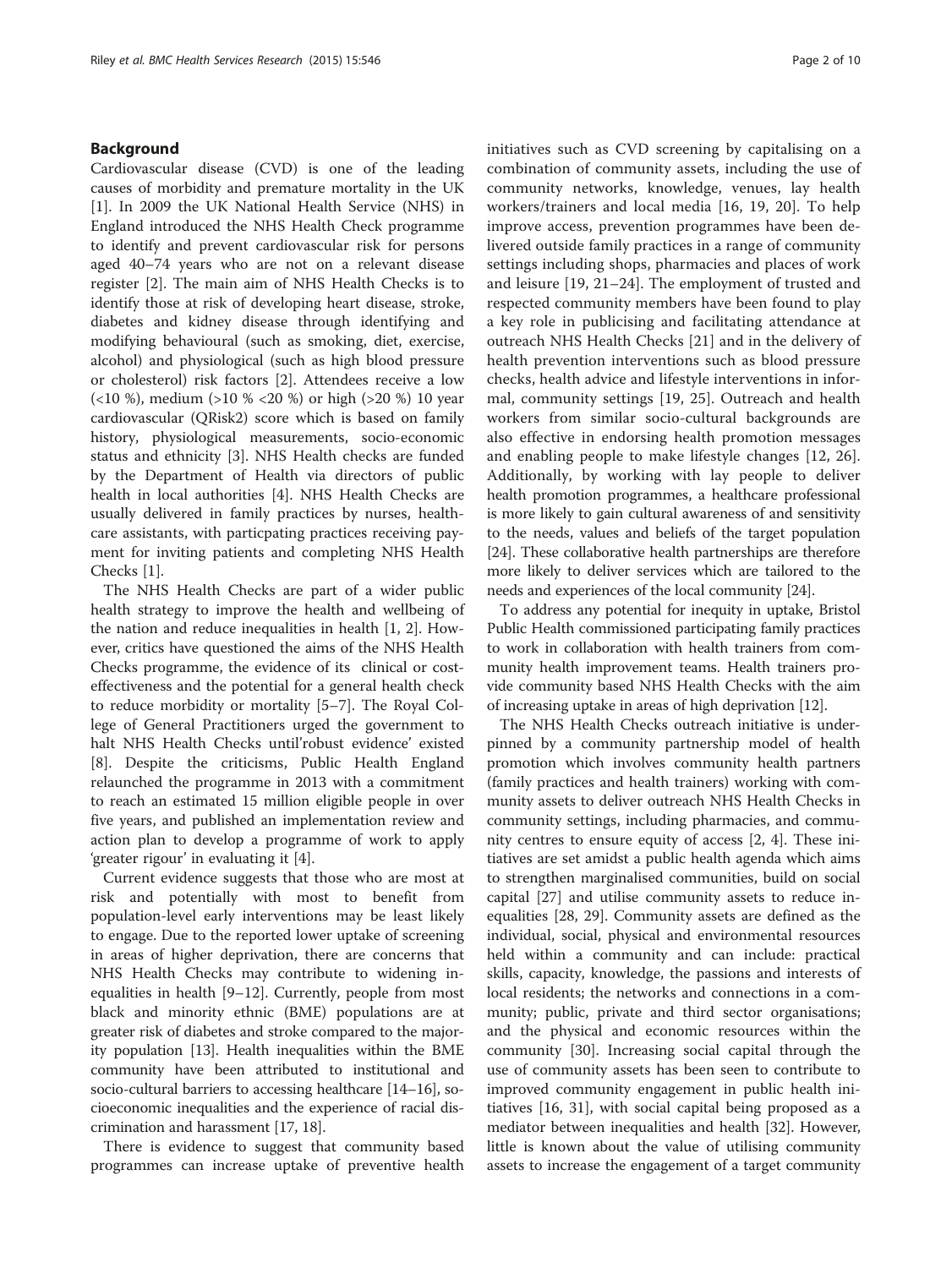in outreach NHS Health Checks and the acceptability of community based outreach NHS Health checks for community residents. The present study aimed to explore the feasibility and acceptibility of utilising community assets to deliver community based NHS Health Checks targeting the Afro-Caribbean population to identify the benefits and challenges of providing NHS Health Checks via community outreach events.

### Methods

This study adopted an ethnographic approach using direct observation [\[33](#page-9-0)] and follow up interviews [[34](#page-9-0)] with attendees and staff at outreach events in community venues in inner-city Bristol, south-west England between May 2013 and November 2013. This study was approved by the NHS Research Ethics Committee South West 4 (ref 10/H0102/39).

For each outreach event, a social scientist researcher (RR) observed: community engagement activities (e.g. the methods, location, individuals involved and types of interaction), the NHS Health Check process (e.g. how different stages of the NHS Health Check were conducted, by whom and types of interactions) and the physical environment (e.g. location of the NHS Health Checks and how they were utilised). The researcher also conducted interviews with staff and attendees. The engagement worker informed attendees about the research on arrival and the researcher provided further information about the study and gained written informed consent. Interviews were conducted in a private room at the outreach event venue directly after the NHS Health Check or in the days following in the participants' home. Interviews explored views and experiences of the NHS Health Checks community outreach initiatives. A topic guide was used to focus the interviews (Additional file [1](#page-8-0)), however, participants were able to speak freely about their experiences and raise topics not covered by the guide. Attendees received a £10 shopping voucher as an acknowledgement of their participation. Interviews lasted between 15 and 45 minutes.

Detailed written field notes of observations were made and annotated to assist in the analysis. Semi-structured interviews were audio-recorded, transcribed, anonymised. The software NVivo10 aided data management. Analysis began alongside data collection, with ideas from early analysis informing later data collection in an iterative process. A thematic analysis [[35](#page-9-0)] was used to scrutinise both the observations and interviews data involving a process of constant comparison between cases [[36](#page-9-0)] in order to identify and analyse patterns and themes across the dataset. Analysis commenced with RR generating an initial coding framework, grounded in the data, which was added to and refined, with material regrouped and recoded as new data were gathered. Codes were gradually built into broader categories through comparison across transcripts and higher-level recurring themes were developed. A random sample of three transcripts were independently scrutinised against emergent coding frames by a senior social scientist (JH) to contribute to the generation and refinement of codes to maximize rigor. Emergent themes were discussed by the multi-disciplinary research team RR, JH, NC, AM, GF to ensure credibility and confirmability.

#### Results

Observations were conducted of four outreach events in four different community venues in inner-city Bristol (see Table [1](#page-3-0)). Interviews were conducted with 16 outreach attendees (9 men and 7 women and aged between 42–57 years) with the majority receiving a low QRisk2 Score (see Table [2](#page-4-0)). Interviews were also conducted with four outreach staff (one family practice nurse, one health care assistant, one engagement worker, one health trainer, all female and aged between 31–48 years).

Analysis of the interview transcripts and field notes identified four main themes: community engagement; community assets; participants' motivation for attending; experiences of NHS Health Checks.

#### Observation of NHS health check outreach process

Due to the potential variation in demographic characteristics and therefore population need between different geographical areas, the Department of Health allowed substantial autonomy to local authorities in the local administration of the NHS Health Checks programme, as long as minimum standards are met [[2\]](#page-9-0). In Bristol, public health commissioners responsible for NHS Health Checks set up inner-city health partnerships comprising staff from inner-city family practices, health trainers from the community health improvement teams (employed by local authority public health) and engagement workers who are residents of the local community. These health partnerships planned and delivered outreach events.

Prior to each outreach event, two engagement workers from the Afro-Caribbean community were employed to undertake pre-engagement activities such as door-todoor leafleting, contacting peers and other community members, publicising the event by distributing posters and leaflets at various amenities in the community (community centres, shops, bars, betting shop). Events one and two employed a sister/brother team to engage Afro-Caribbean men while events three and four employed two female community activists to engage the community through leafleting and other publicity techniques (see Table [1\)](#page-3-0). The engagement workers for event one and two, specifically the male engagement worker capitalised on his standing in the local community to encourage his peers to attend the NHS Health Check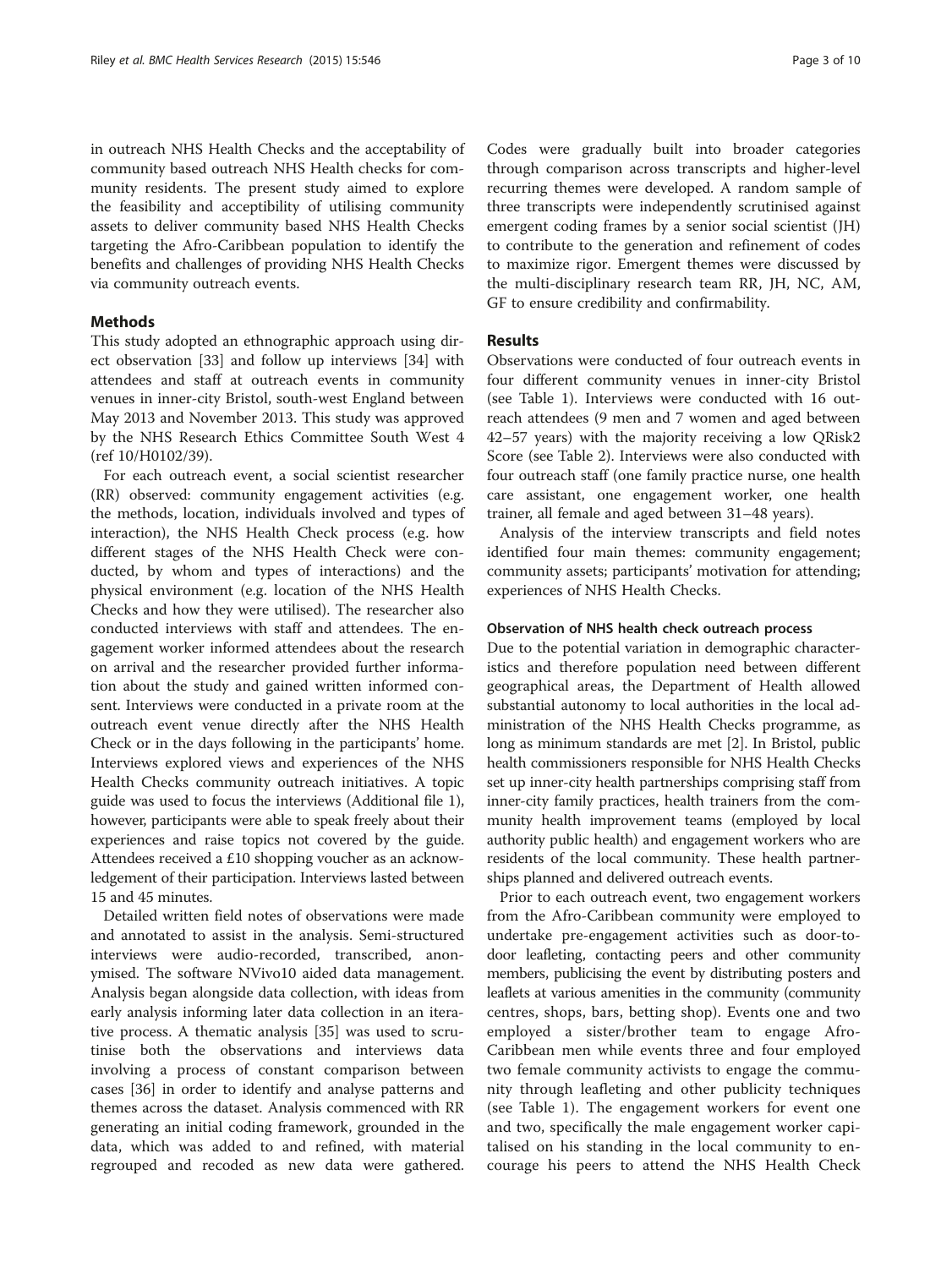<span id="page-3-0"></span>Table 1 Summary of NHS outreach health check events and engagement activities

| Event          | Venue description                                              | Total NHS health<br>checks conducted<br>$(N = 60)$ | Staff $(N = 24)$                                                                   | Engagement workers $(N = 8)$                                         | Target group                  | Time             | Engagement & publicity activities                                                                                                              |
|----------------|----------------------------------------------------------------|----------------------------------------------------|------------------------------------------------------------------------------------|----------------------------------------------------------------------|-------------------------------|------------------|------------------------------------------------------------------------------------------------------------------------------------------------|
|                | Church with a<br>predominantly Afro-<br>Caribbean congregation | 23                                                 | 6 (1 nurse, 1 healthcare<br>assistant, 2 health trainers,<br>2 engagement workers) | 1 male. 1 female from<br>the local Black-Afro-Caribbean<br>community | Afro Caribbean Men            | 10 am-2.00 pm    | Peer networks and word-of-mouth;<br>leafleting, posters, local radio and<br>direct contact with local shops,<br>betting shop, bar, passers- by |
| $\mathcal{L}$  | Community Centre<br>for Rastafarians                           | 11                                                 | 6 (1 nurse, 1 healthcare<br>assistant, 2 health trainers,<br>2 engagement workers) | I male, 1 female from the<br>local Black-Afro-Caribbean<br>community | Afro Caribbean Men            | 2.00-2.30 pm     | Peer networks; leafleting, posters,<br>local radio and direct contact with<br>local shops, taxi office, bar, passers-by                        |
| 3              | Community Centre                                               | 14                                                 | 6 (1 nurse, 1 healthcare<br>assistant, 2 health trainers,<br>2 engagement workers) | 2 females from the local<br>Black-Afro-Caribbean community           | Afro Caribbean Women          | $1.00 - 6.00$ pm | Leafleting, posters, local radio and<br>direct contact with local shops,<br>betting shop, bar, passers-by                                      |
| $\overline{4}$ | Learning Centre                                                | 12                                                 | 6 (1 nurse, 1 healthcare<br>assistant, 2 health trainers,<br>2 engagement workers) | 2 females from the local<br>Black-Afro-Caribbean community           | Afro Caribbean Men<br>& Women | 1.00-6.00 pm     | Minor engagement activities prior<br>to the event, including leafleting<br>in local shops, a local bar, & passers-by                           |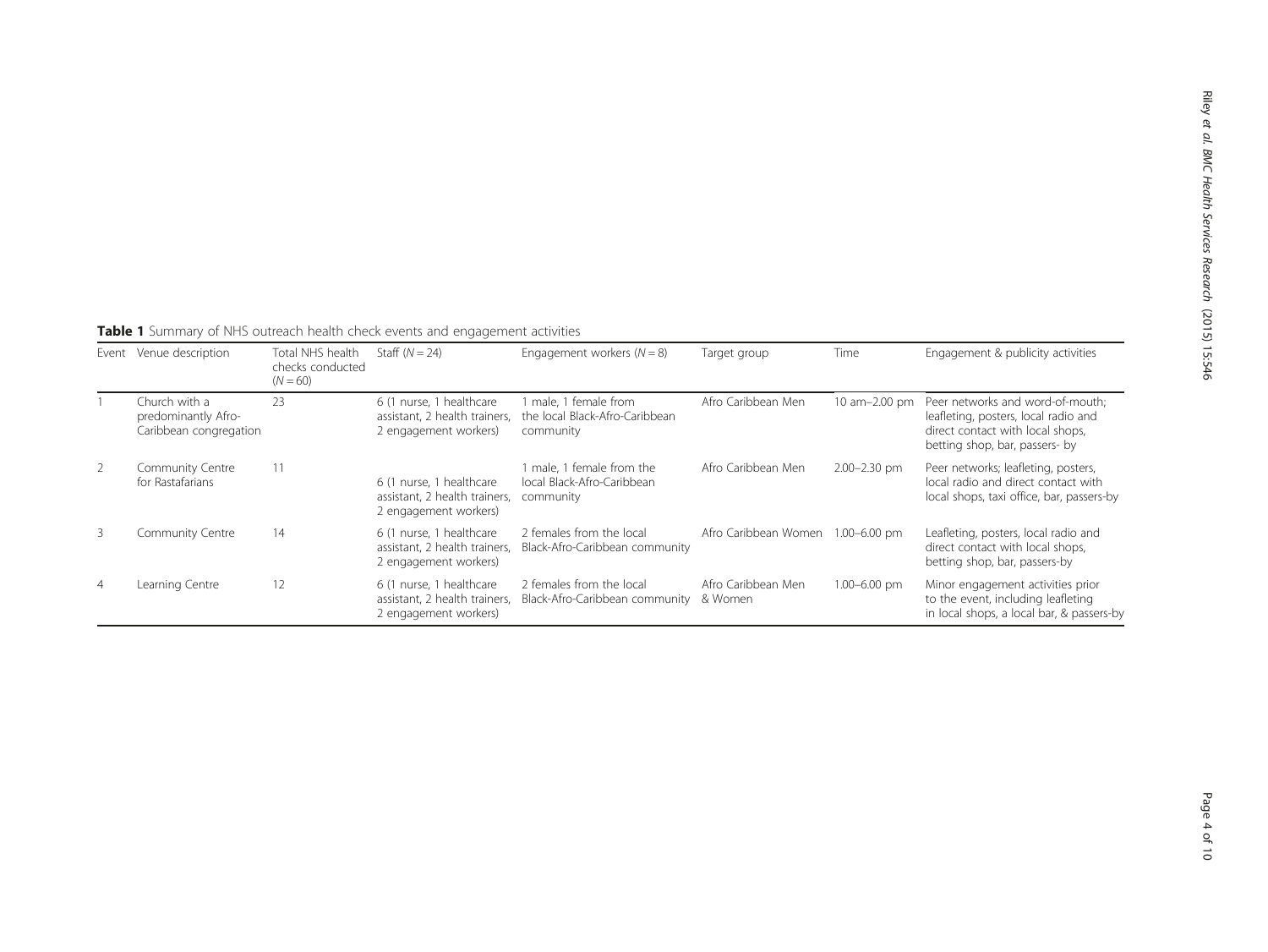<sup>a</sup>QRisk2 calculator was not operational due to limited Wi-Fi connection

Medium (>10 % <20 %) 1 6 Low (<10 %) 12 75 Not known<sup>a</sup> 2 13

event by phoning individuals known to him within his social network. On the day, publicity about the event was also generated through word-of-mouth recommendation which consequently generated further interest amongst his peer network. The NHS Health Check events were also publicised on the community radio.

On the day of the outreach event, a member of staff, normally an engagement worker, was stationed outside the venue to meet and greet attendees. Each components of the NHS Health Check were carried out by different staff: health trainers obtained information about the patient's family history of CVD, lifestyle information (smoking status, physical activity, diet and alcohol consumption), body mass index (BMI) measurements, blood pressure, and cholesterol using near-patient testing equipment. At a separate station, the healthcare assistant took blood pressure and for those attendees assessed as 'high risk' diabetes, a glycated haemoglobin (HbA1c) blood test was conducted. At another station, nurses calculated attendees' QRisk2 [\[3](#page-9-0)] result. Attendees were given written and verbal information about their blood pressure, cholesterol, BMI and QRisk2 results. Attendees were also given accompanying verbal lifestyle and health advice. Due to poor internet connections in two venues, staff were sometimes unable to access the online QRisk2 calculator and communicate the QRisk2 score to attendees.

Community engagement

Publicity through peer groups and word-of-mouth made a significant contribution to the turnout in the first and second outreach event  $(n = 34)$  which targeted 'young' Afro-Caribbean men (aged 40–50 years). Participants indicated that it was their respect for and loyalty to the engagement worker which prompted individuals to attend a NHS Health Check:

'Because my very good friend, [male engagement worker], called upon me. And I think if he called upon a thousand people, 999 would turn up. He's just well-loved within the community and nobody wants to let him down. So I turned up for him' (Attendee 4, male, 50 years, low risk)

Since many of the attendees were friends or familiar faces, publicity about the event snow-balled through opportunistically approaching peers on the street:

'Yeah everybody who went there was like friends, so everybody was comfortable. There were people who were coming out – we were coming out of there and you see people walking past and they say, "What are you doing there?" We said, "Come in and have a chat," and everybody was pulling people off the street too' (Attendee 2, male, aged 42, low risk)

The combination of the engagement worker and location facilitated the uptake of NHS Health Checks. Offering NHS Health Checks in a local venue and having them endorsed by trusted community members in lay language, played a role in facilitating attendance:

'And there was ordinary, regular people saying, "Come and have it done, 'cos we've had it done, and why not?" So I think that's what made the difference: it was in – it was in a language and in a place that the local community could understand and trust really.' (Engagement worker)

The engagement workers also facilitated opportunistic attendance by handing out leaflets and encouraging passers-by to attend:

'Okay, basically I was stopped in the street really with a flyer and I looked on the flyer and somebody was just letting me know a bit about the event and they said it's good, obviously, to get a health check every year.' (Attendee 16, male, 45 years, low risk score)

'Well, I was just going on my way into town and the lady was outside asking people as they passed. That's

<span id="page-4-0"></span>

| <b>Table 2</b> Characteristics of interview participant attendees, |  |  |
|--------------------------------------------------------------------|--|--|
| $N = 16$                                                           |  |  |

| $N = 16$                     |                |    |  |  |  |
|------------------------------|----------------|----|--|--|--|
| Characteristic               | Ν              | %  |  |  |  |
| Age (years)                  |                |    |  |  |  |
| $40 - 44$                    | 5              | 31 |  |  |  |
| $45 - 49$                    | $\overline{4}$ | 25 |  |  |  |
| $50 - 54$                    | 3              | 19 |  |  |  |
| $55 - 59$                    | $\overline{4}$ | 25 |  |  |  |
| Ethnic group                 |                |    |  |  |  |
| Black Afro Caribbean         | 12             | 75 |  |  |  |
| <b>Black African</b>         | $\mathcal{P}$  | 13 |  |  |  |
| Mixed - White/Afro Caribbean | 1              | 6  |  |  |  |
| British Asian                | 1              | 6  |  |  |  |
| Gender                       |                |    |  |  |  |
| Female                       | 7              | 44 |  |  |  |
| Male                         | 9              | 56 |  |  |  |
| Cardiovascular Q Risk2 Score |                |    |  |  |  |
| High (>20 %)                 | 1              | 6  |  |  |  |
|                              |                |    |  |  |  |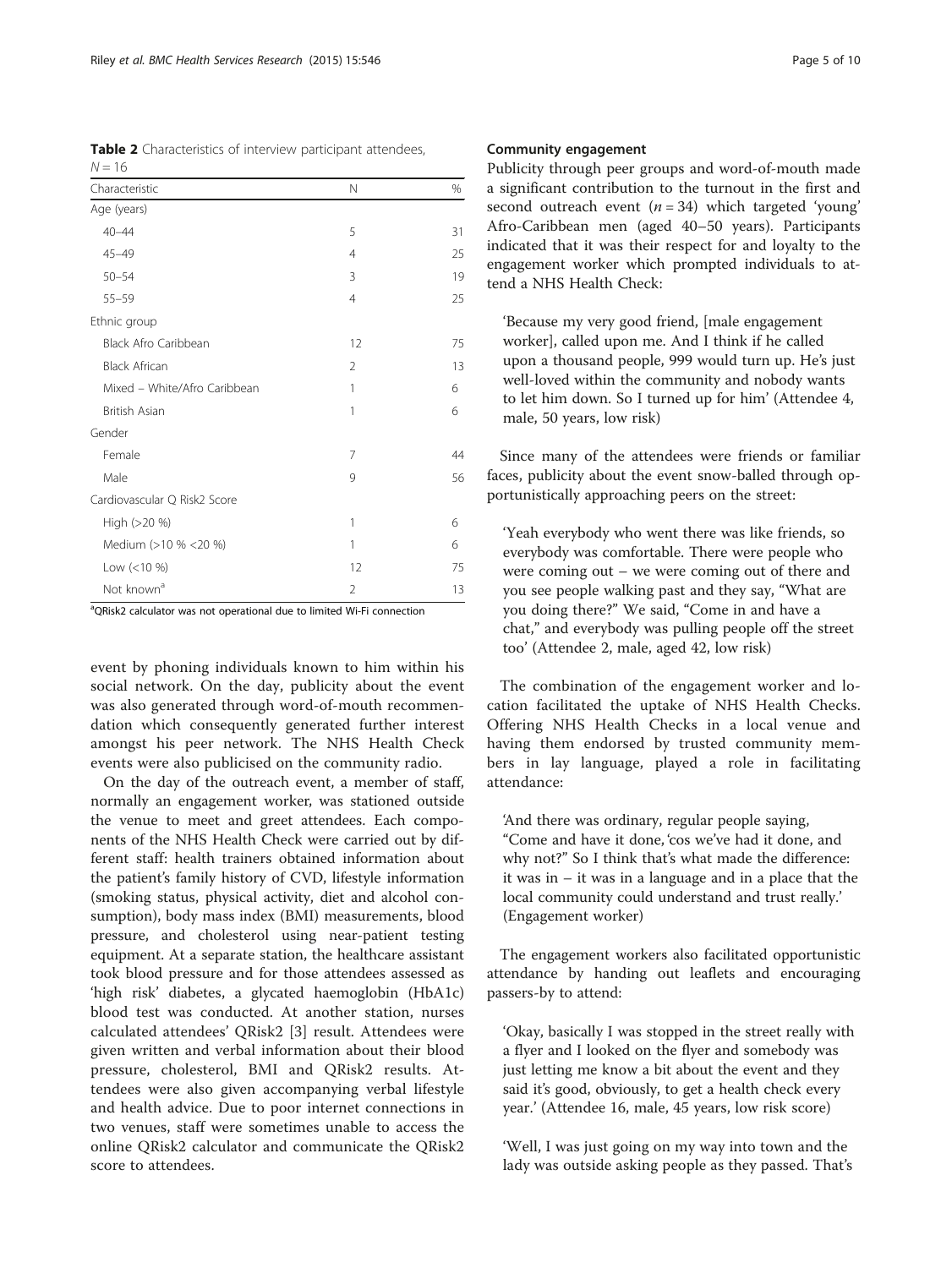how I heard about it' (Attendee 12, male, 43 years, low risk score)

For some, attendance was prompted by a combination of factors, such as pre-publicity on the radio combined with direct contact:

'Well 'cos I've been listening to the radio and they've been putting it on the radio quite a bit … to have your health check um and um, you know, that's it's being done in different places…Cos it's like, you know, they can detect heart disease and stuff like that, yeah… and happened to be passing here and was told about this health check' (Attendee 8, female, 46 years, low risk score)

Some staff indicated that some community members may have been unable to attend due to work commitments as the outreach events were held during the day:

'A lot of that age group is people who would essentially be in work, so it's around, you know, getting appointments' (Health trainer).

Attendees and engagement workers identified other barriers to attendance, including a historical mistrust of external institutions or agencies amongst some community members:

"..I think in terms of the history, what happens, it feels like in all areas, whether it's education, policing, health that the African-Caribbean community have always been on the back foot. So in terms of um a number of the men that I spoke to, a number of the people I spoke to about having a health check, it's kind of like, "What do they want, blood?" (Engagement worker)

#### Community assets

The setting of the outreach NHS Health Checks also played a key role in influencing people to attend. The NHS Health Checks were held in three community centres and a local church with a predominantly Afro-Caribbean congregation. Both participants and staff commented that the venues were both familiar and convenient due to the location:

'So it being here [name of community centre], and because I'm always passing here, in and out of here, it was easy to just come in and do that.' (Attendee 8, female, 46 years, low risk score)

'Well it's central, so it's right in the middle of the community, so that's something.' (Attendee 10, female, 55 years, medium risk score)

Some participants saw the presence of local family practice staff conducting the NHS Health Checks in a community venue as an indication of family practice staff having an interest in their local community:

'But if you – people [family practice staff] coming out to a community, then they're coming with the – they're showing you that they've got time, they're bringing the time to come out, you know, maybe that's better.' (Attendee 1, male, 46 years, low risk score)

The researcher observed one attendee voicing her appreciation of Afro-Caribbean staff due to their knowledge of culturally relevant lifestyle information:

'It's nice to see someone from your own community there 'cause they have a better understanding of your own culture like food and stuff' (Female attendee)

An additional factor which facilitated attendance was the ease and expedience of the drop-in NHS Health Check which was often contrasted with some attendees' experience of visiting the doctors:

'It was quicker than going to the doctors actually because when you go to the doctors, you've got an appointment … yeah, it was very quick, very efficient' (Attendee 11, female, 44 years, low risk score)

While the location of the NHS Health Checks were positively received, some concerns were raised about the lack of confidentiality due to the setup, size and lack of partitioning in the room in which NHS Health Checks were conducted. While events one and four used two large rooms to undertake the NHS Health Checks with a separate room employed for the discussion of the NHS Health Check results and accompanying lifestyle information, event two used one small room and a kitchen for the results and event three used one large room for all aspects of the NHS Health Check. The lack of confidentiality was identified during observations undertaken by the researcher who was able to hear confidential conversations within proximity of others attending. This was also supported by the experience of staff and attendees:

'I don't think um…having to sit in a kitchen angling the laptop so we got [Wi-Fi] reception…I don't think you come across very professional when you're sitting in a kitchen and all huddled round and all on top of each other. And it's not very nice for the patients, because…quite personal information and everybody's sat on top of each other. I just didn't think it was very suitable really.' (Practice Nurse)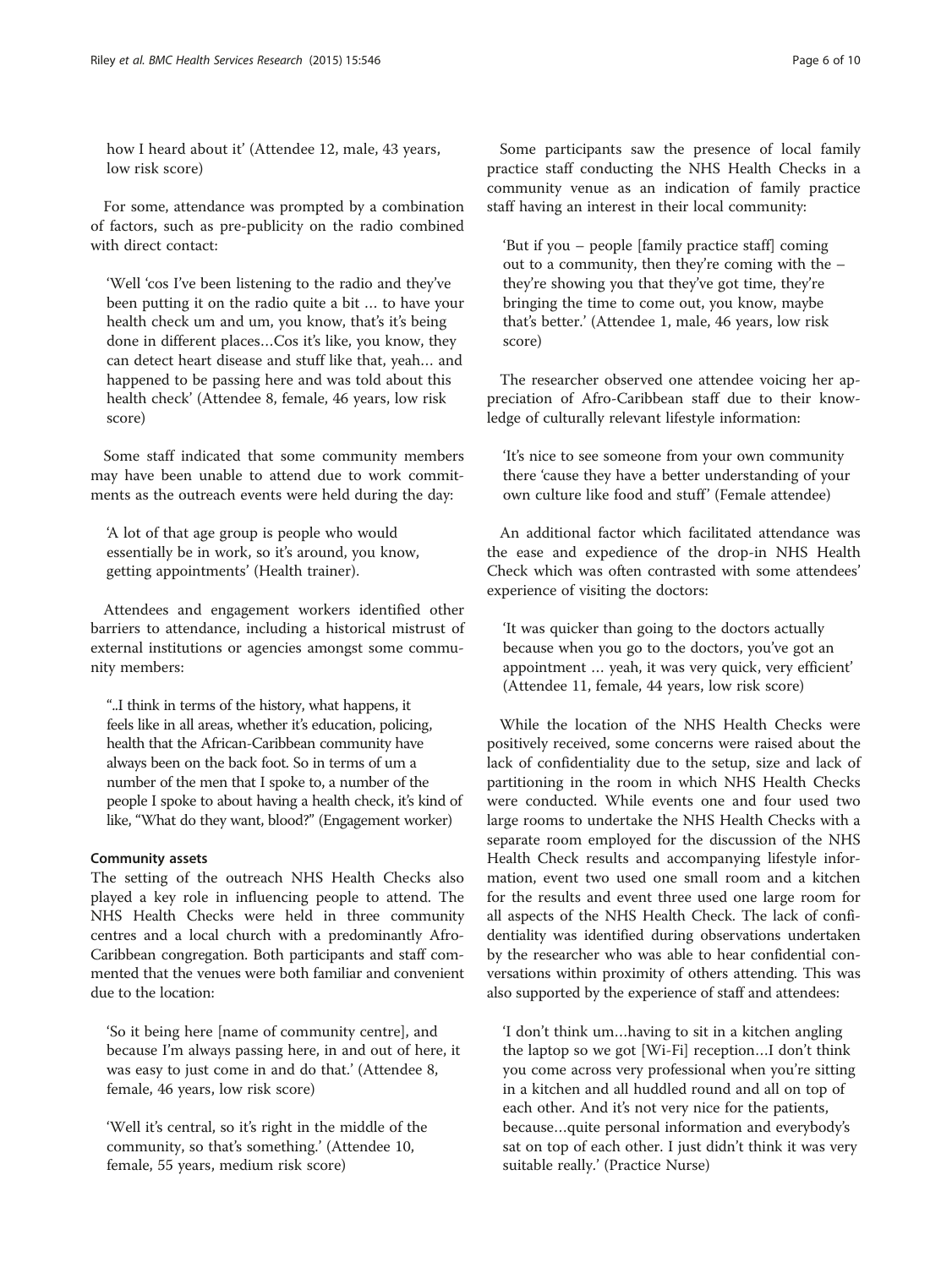'I think um the way that that room is set up down there, it probably would be nicer to have um, I don't know, maybe like a partition um in the room, so that like obviously when you're being weighed and measured, do you know what I mean, you don't – I mean how it's set out is like everybody can see.' (Attendee 8, female, 46 years, low risk score)

#### Participants' motivation

One of the principal motivations for attending a NHS Health Check was participants' understanding of CVD linked to having familial CVD. Attendees talked about family members with CVD as well as diabetes, hypertension and stroke, which prompted them to attend a NHS Health Check for preventative reasons:

'my mum's diabetic, she's also on kidney dialysis, which is the sort of … well they've put it down to the effect of being diabetic for several years, um so there is that worry um that it's sort of in the family.' (Attendee 9, male, 52 years, low risk score)

'I'm over 40, um and have got a family history of the diabetes, high blood pressure and so on, so I thought it would be good for me to have the check.' (Attendee 5, female, 57 years, low risk score)

For many of the outreach attendees the motivation to attend a NHS Health Check was linked to an interest in being proactive about their health and spoke of being health conscious and viewed the NHS Health Check as an opportunity to gain information to inform self-care strategies:

'I do like to, you know, sometimes keep in check with how I am overall health-wise … it's best to try to, you know, maintain a certain level of health, but you can only do that with the knowledge of how - you know, where are you, you know, in your body.' (Attendee 1, male, 46 years, low risk score).

Some attendees used the NHS Health Check to inform themselves about lifestyle or risk factors:

'I did put it in my diary and sort of thought it'd be good just to come and get that check. Cos sometimes I think my lifestyle could be healthier, so I do worry about, you know, whether I am actually as healthy as  $-$  as I should be.' (Attendee 9, male, 52 years, low risk score).

Some participants were motivated to attend due to perceived concerns relating to specific risk factors such as blood pressure:

'Yeah I thought my blood pressure might be high, (laughs) 'cos I've been under a lot of stress of late. But they said oh that was fine.' (Attendee 5, female, 57 years, low risk score)

Some participants were expecting to be tested for diabetes - perhaps because it was not clear to attendees that only attendees considered to be at risk of developing diabetes would receive a test:

'Yeah cholesterol, yeah. I thought they were checking for diabetes actually, but they said no. So um – because I – I did check on the um leaflet. But, yeah, so they did the height, the weight, blood pressure and the cholesterol, yeah.' (Attendee 5 female, 57 years, low risk score)

#### Experience of NHS health checks **Benefits**

The majority of people attending the observed NHS Health Check (55/60) received low CVD QRisk2 scores. Most attendees felt relieved or reassured with their low risk results which for some served to reaffirm healthy lifestyle behaviours, as these participants highlight:

'Doing it made me feel a lot better within myself, knowing that I was alright, and going down the right road, which encourages me to still stay in my gym carrying on doing what I do.' (Attendee 4, male, 50 years, low risk score)

Some attendees reported being motivated to make lifestyle changes after attending a NHS Health Check and appreciated being informed of what changes to make:

'I was a bit high on cholesterol so, you know, therefore I adapted what I'm eating, for example, not too many saturated fats: I've learnt that that's not a very good thing to be eating a lot of, you know, and er so I've cut down on that. And I'm trying to cut down on sugar a lot, you know, 'cos, you know, oh you always hear sugar is not really nice. And the thing is, I've got a bit of a sweet tooth…it's a bit hard for me but I try to, you know, modify that. And er, yeah, so that's what – and blood pressure, you know, a little bit high, and things like that, so I try to then, as long as you know, then you can act on it' (Attendee 1, male, 46 years, low risk score)

The findings also indicate that attendees valued the opportunity to talk to a health care professional about their health, to ask questions and be informed about aspects of the NHS Health Check, such as being more informed about cholesterol or blood pressure: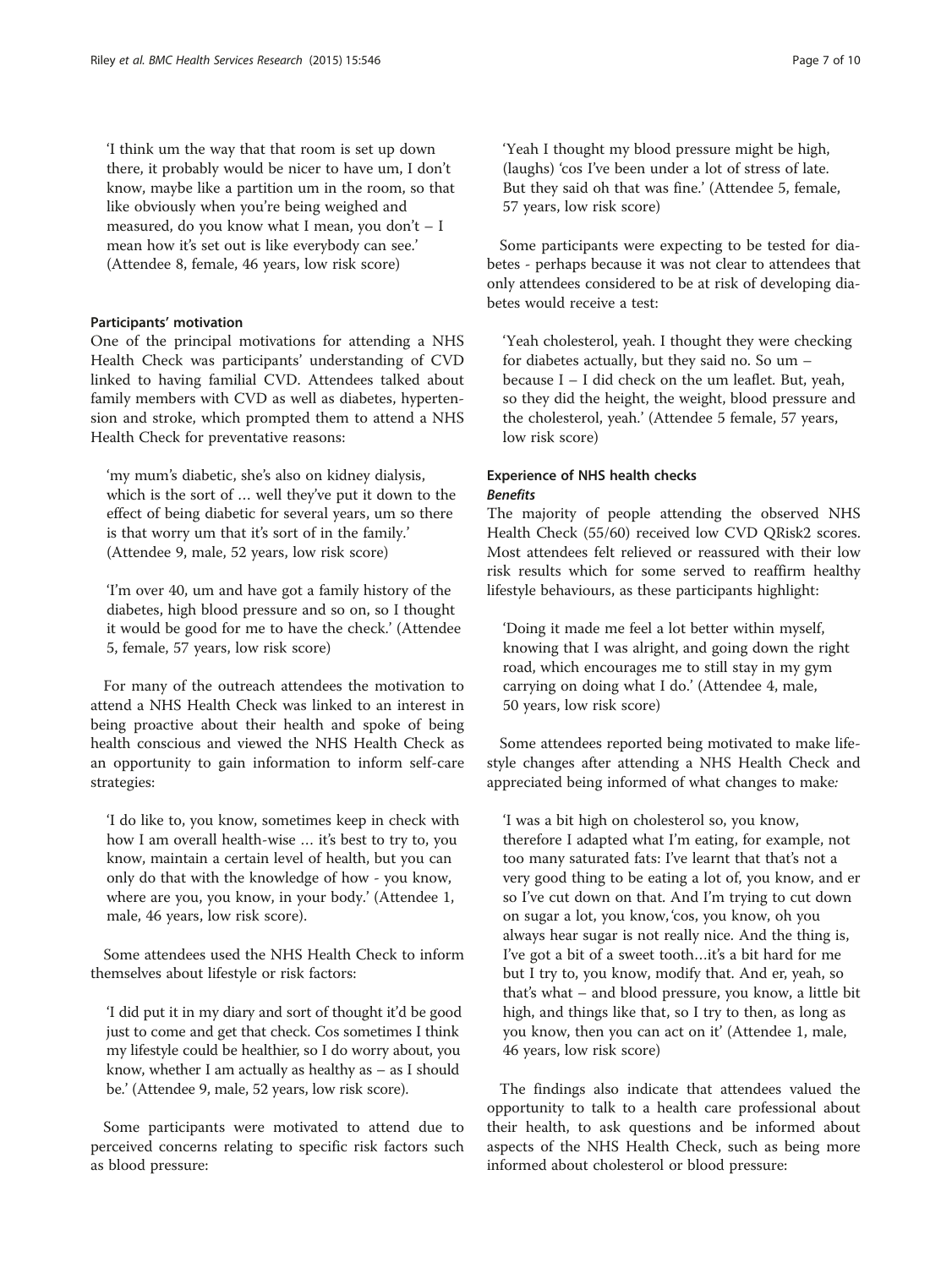'I had a good conversation with her, 'cos I always hear people talk about cholesterol and stuff … so she was actually explaining to me about cholesterol and good cholesterol and not so good cholesterol and stuff like that, so that was good.' (Attendee 8, female, 46 years, low risk).

'…quite a few of them were quite chatty and wanted to know more information about their risks and, you know, what their blood pressure meant and what, you know, what the other scores meant.' (Practice Nurse)

An additional benefit was the way in which attendees, particularly men, engaged in self-care talk through discussion with peers. In participants' accounts and from the researcher's observations, some men discussed their results and preparedness to make lifestyle changes with other male attendees. Some men encouraged their peers to follow up their results with their GP or make lifestyle changes:

'It give you a bit of encouragement, say, "Yeah get along to your doctor and sort it out," … you compare what you're doing,.."You go to the gym?"…"What do you eat?"…"What you not eating?"…You know, "Are you drinking?" (Attendee 1, male, 46 years, low risk score).

Some attendees indicated that the lifestyle advice following their results was too brief and could have been more detailed. This was particularly the case where attendees were surprised or unhappy with their test results - one attendee reported that she was "gutted" about being labelled as obese and was disappointed that she had not received more informative advice about what action they could take to improve their health:

'Gutted, 'cos I don't know what else I can do… I think it is frustrating because everything now seems to be on this BMI thing… and I don't feel that I'm obese, but they keep using that word.... Yeah I thought they would have been able to give you more – it would have been more in-depth, kind of. But I don't know whether they [healthcare staff] haven't got time and they felt, "OK that's it, and then the next one,"' (Attendee 5, female, 57 years, low risk score)

The findings also indicate that some attendees continued to hold health misconceptions after attending a NHS Health Check, for example the belief that high cholesterol can be 'burnt off' during exercise.

'my blood sugar levels are nice, they said my cholesterol was a bit high and I said, that's fine, I can burn that off, which I do, I burn it off, I sweat it out… I make my body move, I ride'. (Attendee 3, male, 49 years, low risk score)

#### **Discussion**

This study highlights the value of community assets local community centres, church, engagement workers, informal networks and local radio - and their role in facilitating uptake at NHS Health Check outreach events. Participants' motivations for attending were influenced by an understanding of the putative preventative value of NHS Health Checks, often informed by their experience of familial CVD. Attendees were also motivated by a desire to be informed about risk factors and lifestyle. Highlighting the value of the prevention of CVD could therefore be used to inform future health promotion strategies to generate uptake.

There is evidence that social systems such as social capital and community assets can contribute to engagement in public health activities [[16, 31\]](#page-9-0) but little is known about their value in relation to community based NHS Health Checks. Social capital has been defined as "the features of social organisation such as networks, norms and trust, that facilitate coordination and cooperation for mutual benefit" [\[37](#page-9-0)]. In this sense, the outreach event which employed local engagement workers were viewed by many attendees as trusted and respected members of the local community who played a pivotal role in influencing people's decision to attend a NHS Health Check. This was particularly evident in the activity of the male engagement worker who was able to coordinate his male peers to attend by capitalising on his status in the community. This coordination and cooperation of community members was pivotal in publicising the event and engaging people to attend, for example by directly phoning people in his social network. However, despite uptake and interest amongst the peer group of the male engagement worker, this method may have excluded people who were outside of the male engagement worker's social network. This highlights the value of employing a range of methods to target a wide audience.

Attendees valued the convenience of local outreach events and the more relaxed, drop-in ambience of NHS Health Checks located in familiar community venues which was often contrasted with the longer waiting times and formality of family practices [\[22](#page-9-0), [38](#page-9-0)–[40\]](#page-9-0). Attendees also valued the presence of staff that were members of their community since they were able to discuss or provide relevant, culturally specific lifestyle information (e.g. diet). This is consistent with previous evidence highlighting that employing health workers from similar socio-cultural backgrounds to the target population was an important factor in facilitating the delivery and acceptability of community outreach events [[12, 20, 40](#page-9-0)].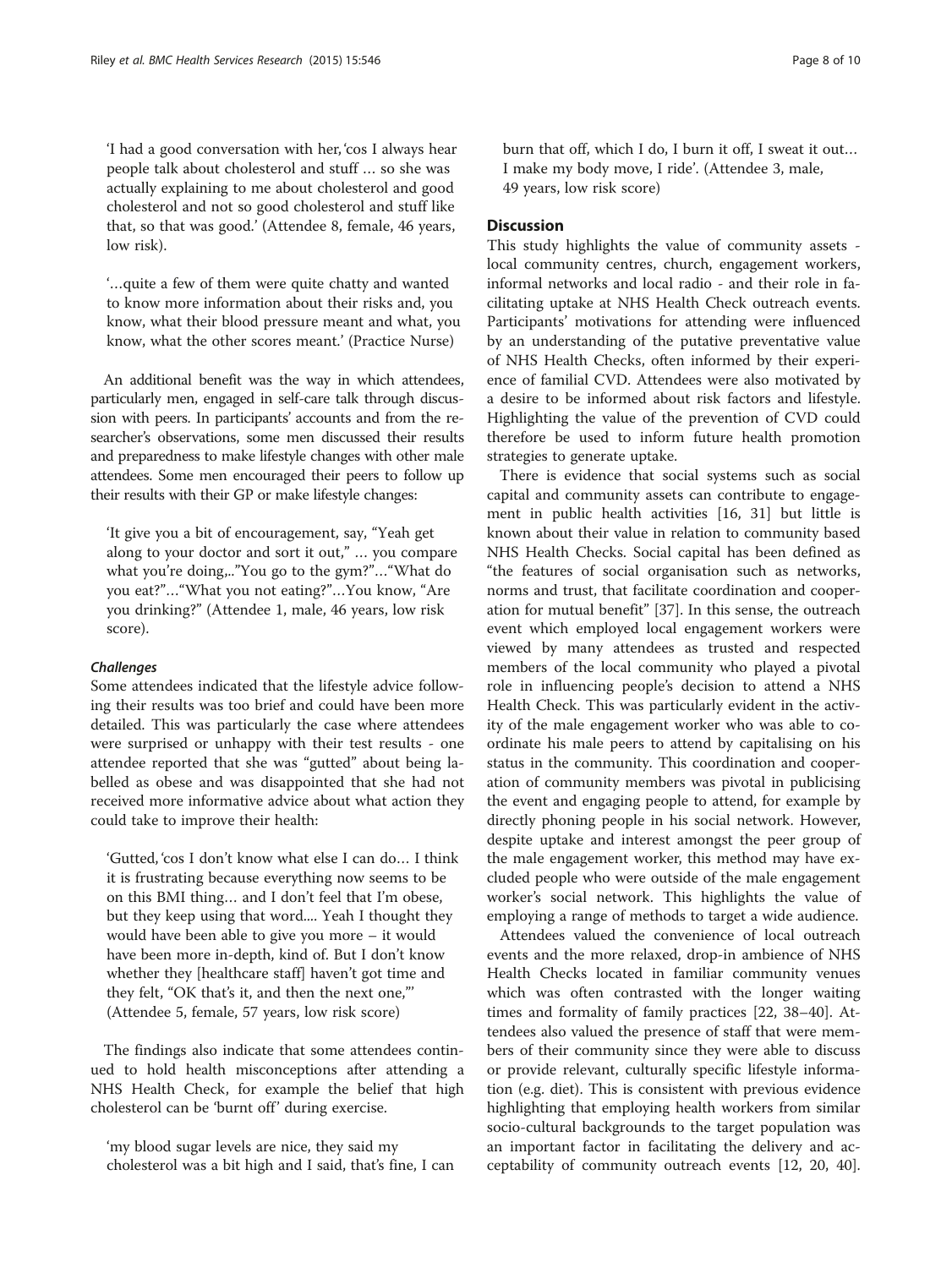<span id="page-8-0"></span>By working with community members to deliver health promotion programmes, a healthcare professional is more likely to gain cultural awareness and sensitivity to the needs, values, and beliefs of the target population [[24\]](#page-9-0). Some participants also valued the presence of family practice staff in a community venue which signalled their interest in the health of the local community and perhaps served to overcome traditional institutional barriers [[17\]](#page-9-0).

Although the presence of NHS Health Checks in community venues were welcomed by many, our findings point to a number of improvements that can be made. First, organisers of community-based NHS Health Checks need to ensure venues are fit for purpose. Problems with internet connection in several of the venues prohibited staff from calculating the attendee's cardiovascular risk, the focal point of the NHS Health Check. In addition, our findings also indicate that confidentiality may have been breached in the delivery of outreach NHS Health Checks due to the lack of appropriate space. The perception of a lack of confidentiality and fear of embarrassment around results is a major barrier to attendance at screening programmes, particularly in community venues [[38](#page-9-0)]. The timing of NHS Health Checks may be a barrier to attendance for some and it is essential that outreach NHS Health Checks are provided outside working hours to maximise access. Outreach staff also need to avoid the prospect of labelling patients and communicate results and accompanying lifestyle advice in sufficient detail in order to enhance self-efficacy and enable people to make lifestyle changes. This reflects other concerns raised about the threat posed by NHS Health Checks to an individual's autonomy and the risk of victim blaming where patients resent having their lifestyle scrutinised by the medical gaze [\[15](#page-9-0)]. These findings highlight the importance of ensuring staff are equipped with behavioural change techniques (such as motivational interviewing) which aim to support and enable individuals to make lifestyle changes [\[41](#page-9-0)].

Attending the event provided an opportunity for people to talk about their health, discuss and compare results with health workers and peers. Informal positive peer support served to endorse key health messages and played a role in encouraging some attendees with identified risk factors to make follow up appointments with their GP. The value of positive peer support in endorsing health messages and facilitating lifestyle change is supported by previous findings [\[25\]](#page-9-0) and explained by dynamic social impact theory which posits that people are more likely to respond positively or make behaviour changes when health messages are communicated by similar or credible communicators [\[42\]](#page-9-0). In the future, NHS Health Check Commissioners may benefit from capitalising on community assets and health partners to

overcome the types of socio-cultural barriers to attending NHS Health Checks which include use of trusted community members, use of local venues, employment of culturally identifiable staff or lay health workers to instil trust, support individuals to facilitate lifestyle change and promote culturally relevant services [\[16](#page-9-0), [25](#page-9-0), [38](#page-9-0)].

This study benefited from triangulating interviews with observational data from a range of outreach events. To maximize analytic rigour, analysis was conducted by the research team and included double-coding and consensus to arrive at the final themes. This study only reflects the views of attendees, which is a limitation of the study, and future research may therefore wish to explore those reasons for non-attendance. The views and experiences predominantly relate to participants from the Afro-Caribbean community in Bristol and may not therefore be generalisable to other BME communities.

#### Conclusions

NHS Health Checks community outreach were positively received with a range of benefits conferred to those who attended. NHS Health Checks also raised awareness of the challenges and opportunities involved in bringing NHS Health Checks into a community setting. Importance needs to be given to utilising community assets such as employing local community members/organisations to engage the target community using a range of publicity methods (local ambassadors, community radio and publicity material in local venues) to maximise engagement. By bringing NHS Health Checks into the community, the traditional boundaries of healthcare provision are redefined and extended to a more localised setting. The appeal of a more localised and flexible service provided for local communities was key to facilitating attendance. Outreach events provide evidence of how local health partnerships (family practice staff and health trainers) and community assets, including informal networks, can enhance the delivery of outreach NHS Health Checks and in promoting the health of targeted communities. To deliver NHS Health Checks effectively, staff need to be provided with the appropriate training to ensure patients are supported and enabled to make lifestyle changes.

#### Additional file

[Additional file 1:](dx.doi.org/10.1186/s12913-015-1209-1) Interview Topic Guide. (DOC 38 kb)

#### Abbreviations

BME: Black and minority ethnic communities; BMI: Body mass index; CVD: Cardiovascular disease; GP: General practitioner.

#### Competing interests

The authors declare that they have no competing interests.